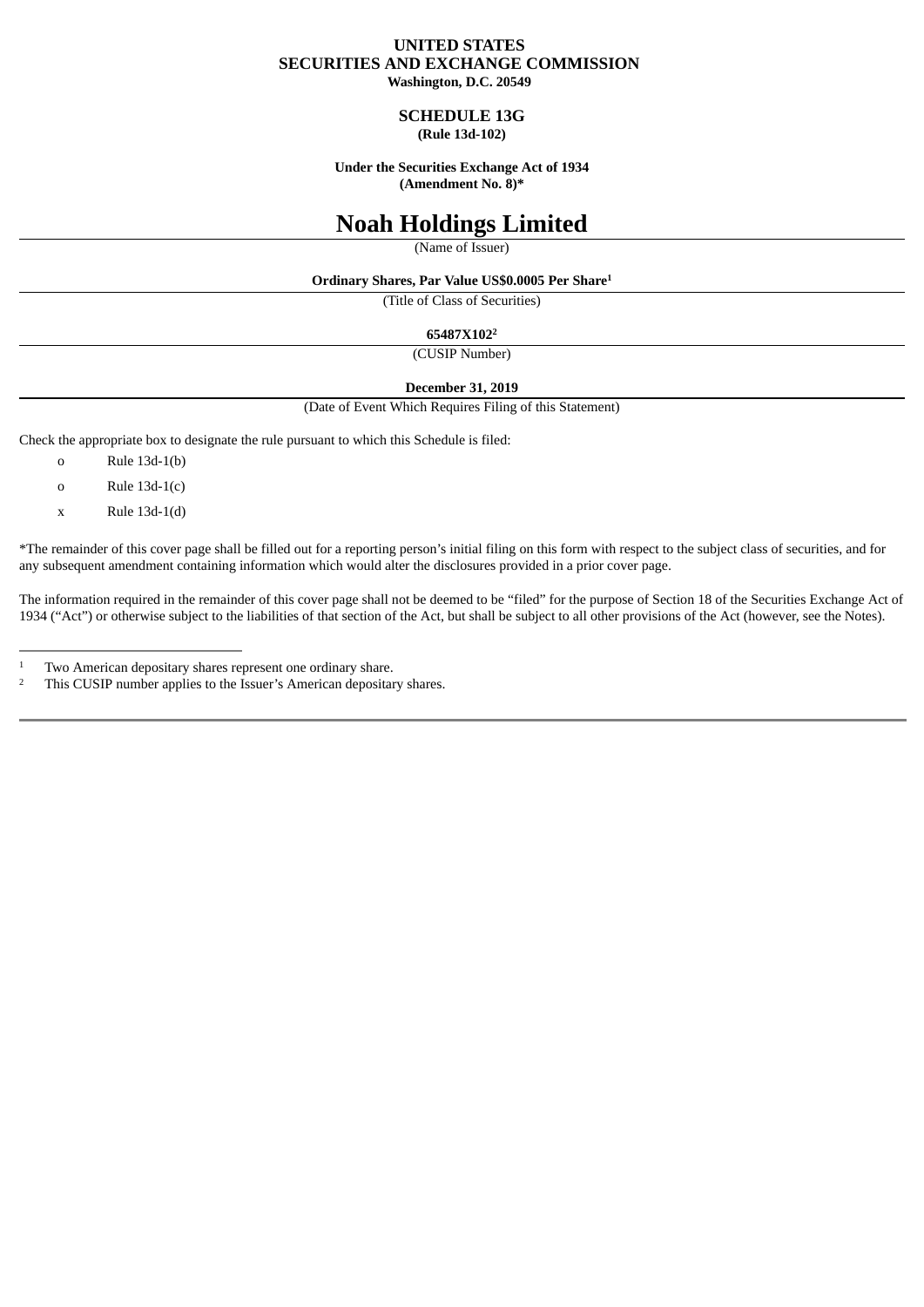| $\mathbf 1$                                                                 | Names of Reporting Person<br>Chia-Yue Chang                                                            |                                             |                                                                    |                    |  |  |
|-----------------------------------------------------------------------------|--------------------------------------------------------------------------------------------------------|---------------------------------------------|--------------------------------------------------------------------|--------------------|--|--|
| $\overline{2}$                                                              |                                                                                                        |                                             | Check the Appropriate Box if a Member of a Group                   | $(a)$ o<br>$(b)$ o |  |  |
| $\mathbf{3}$                                                                | <b>SEC Use Only</b>                                                                                    |                                             |                                                                    |                    |  |  |
| $\overline{4}$                                                              | Citizenship or Place of Organization<br>Republic of China (Taiwan)                                     |                                             |                                                                    |                    |  |  |
| Number of<br><b>Shares</b><br>Beneficially<br>Owned by<br>Each<br>Reporting |                                                                                                        | 5                                           | <b>Sole Voting Power</b><br>2,052,459 ordinary shares (See Item 4) |                    |  |  |
|                                                                             |                                                                                                        | 6<br><b>Shared Voting Power</b><br>$\Omega$ |                                                                    |                    |  |  |
|                                                                             |                                                                                                        | 7                                           | Sole Dispositive Power<br>2,052,459 ordinary shares (See Item 4)   |                    |  |  |
| Person With                                                                 |                                                                                                        | 8                                           | <b>Shared Dispositive Power</b><br>$\Omega$                        |                    |  |  |
| 9                                                                           | Aggregate Amount Beneficially Owned by Each Reporting Person<br>2,052,459 ordinary shares (See Item 4) |                                             |                                                                    |                    |  |  |
| 10                                                                          | Check if the Aggregate Amount in Row (9) Excludes Certain Shares                                       |                                             |                                                                    | $\Omega$           |  |  |
| 11                                                                          | Percent of Class Represented by Amount in Row (9)<br>$6.7\%$ <sup>3</sup>                              |                                             |                                                                    |                    |  |  |
| 12                                                                          | Type of Reporting Person<br>IN                                                                         |                                             |                                                                    |                    |  |  |

Based on 30,799,656 ordinary shares outstanding as of December 31, 2019 3

1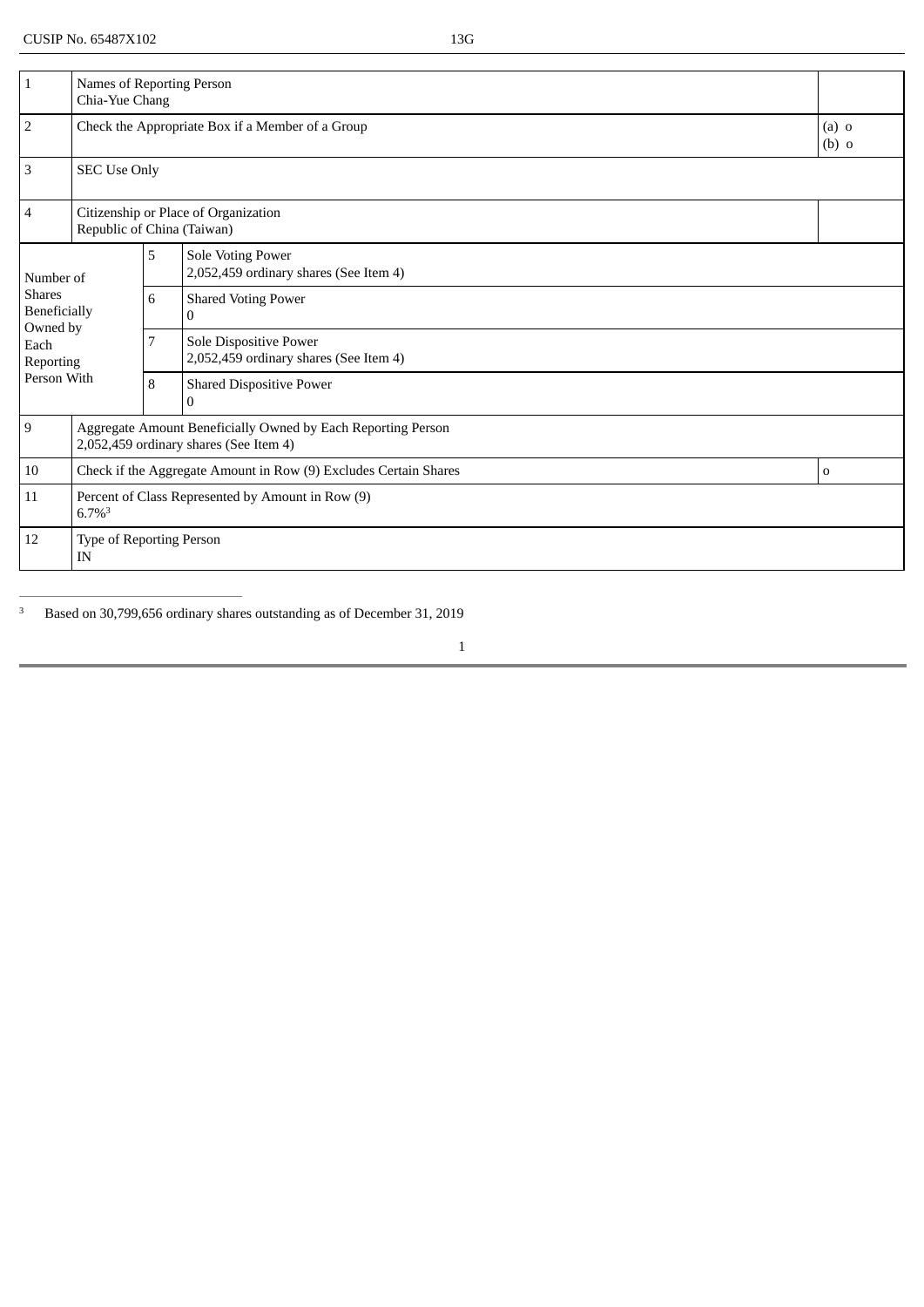| $\mathbf 1$                                                                 | Names of Reporting Person<br>Jia Investment Co., Ltd.                                                  |                                                 |                                                                        |             |  |  |
|-----------------------------------------------------------------------------|--------------------------------------------------------------------------------------------------------|-------------------------------------------------|------------------------------------------------------------------------|-------------|--|--|
| $\overline{2}$                                                              |                                                                                                        |                                                 | Check the Appropriate Box if a Member of a Group<br>$(a)$ o<br>$(b)$ o |             |  |  |
| $\mathbf{3}$                                                                | <b>SEC Use Only</b>                                                                                    |                                                 |                                                                        |             |  |  |
| $\overline{4}$                                                              | Citizenship or Place of Organization<br><b>British Virgin Islands</b>                                  |                                                 |                                                                        |             |  |  |
| Number of<br><b>Shares</b><br>Beneficially<br>Owned by<br>Each<br>Reporting |                                                                                                        | 5                                               | <b>Sole Voting Power</b><br>2,000,000 ordinary shares (See Item 4)     |             |  |  |
|                                                                             |                                                                                                        | 6<br><b>Shared Voting Power</b><br>$\mathbf{0}$ |                                                                        |             |  |  |
|                                                                             |                                                                                                        | 7                                               | Sole Dispositive Power<br>2,000,000 ordinary shares (See Item 4)       |             |  |  |
| Person With                                                                 |                                                                                                        | 8                                               | <b>Shared Dispositive Power</b><br>$\Omega$                            |             |  |  |
| 9                                                                           | Aggregate Amount Beneficially Owned by Each Reporting Person<br>2,000,000 ordinary shares (See Item 4) |                                                 |                                                                        |             |  |  |
| 10                                                                          | Check if the Aggregate Amount in Row (9) Excludes Certain Shares                                       |                                                 |                                                                        | $\mathbf 0$ |  |  |
| 11                                                                          | Percent of Class Represented by Amount in Row (9)<br>$6.5\%$ <sup>4</sup>                              |                                                 |                                                                        |             |  |  |
| 12                                                                          | Type of Reporting Person<br><sub>CO</sub>                                                              |                                                 |                                                                        |             |  |  |

Based on 30,799,656 ordinary shares outstanding as of December 31, 2019 4

2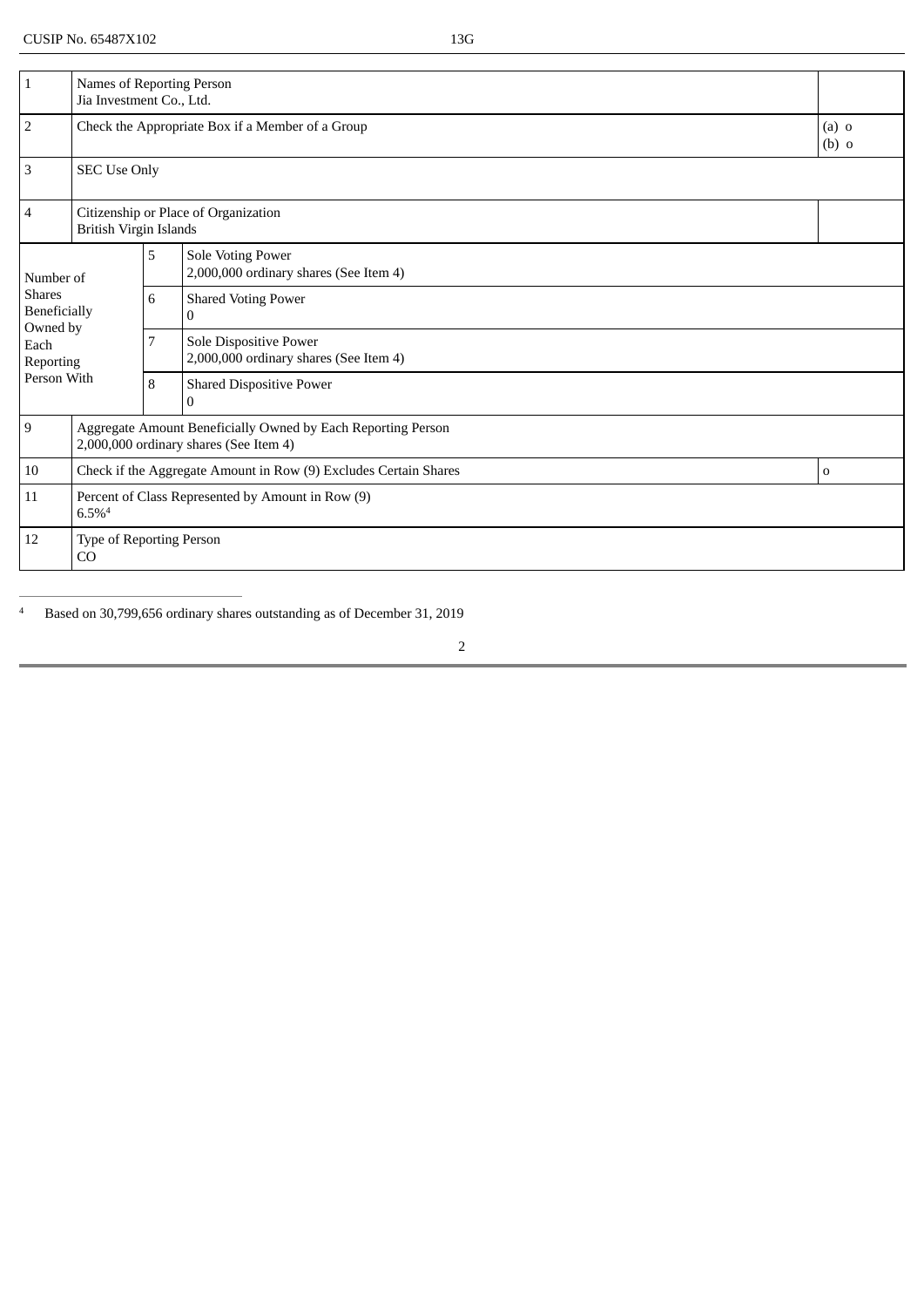| Item $1(a)$ . | <b>Name of Issuer</b>                                                                                                                      |
|---------------|--------------------------------------------------------------------------------------------------------------------------------------------|
|               | Noah Holdings Limited                                                                                                                      |
| Item $1(b)$ . | <b>Address of Issuer's Principal Executive Offices</b>                                                                                     |
|               | No. 1687 Changyang Road, Changyang Valley, Building 2, Shanghai 200090, The People's Republic of China                                     |
| Item $2(a)$ . | <b>Name of Person Filing</b>                                                                                                               |
|               | Chia-Yue Chang                                                                                                                             |
|               | Jia Investment Co., Ltd.                                                                                                                   |
| Item $2(b)$ . | Address of Principal Business Office or, if none, Residence                                                                                |
|               | For each of Chia-Yue Chang and Jia Investment Co., Ltd.:<br>Building 2, 1687 Changyang Road, Yangpu District, Shanghai, P.R. China, 200090 |
| Item $2(c)$ . | <b>Citizenship</b>                                                                                                                         |
|               | Ms. Chia-Yue Chang is a citizen of Republic of China (Taiwan).                                                                             |
|               | Jia Investment Co., Ltd. is a British Virgin Islands company.                                                                              |
| Item $2(d)$ . | <b>Title of Class of Securities</b>                                                                                                        |
|               | Ordinary shares, par value US\$0.0005 per share                                                                                            |
| Item $2(e)$ . | <b>CUSIP No.</b>                                                                                                                           |
|               | 65487X102.                                                                                                                                 |
|               | This CUSIP number applies to the issuer's American depositary shares; Two American depositary shares represent one ordinary share.         |
| Item 3.       | If this statement is filed pursuant to §§ 240.13d-1(b), or 240.13d-2(b) or (c), check whether the person filing is a:                      |
|               | Not applicable.                                                                                                                            |
|               |                                                                                                                                            |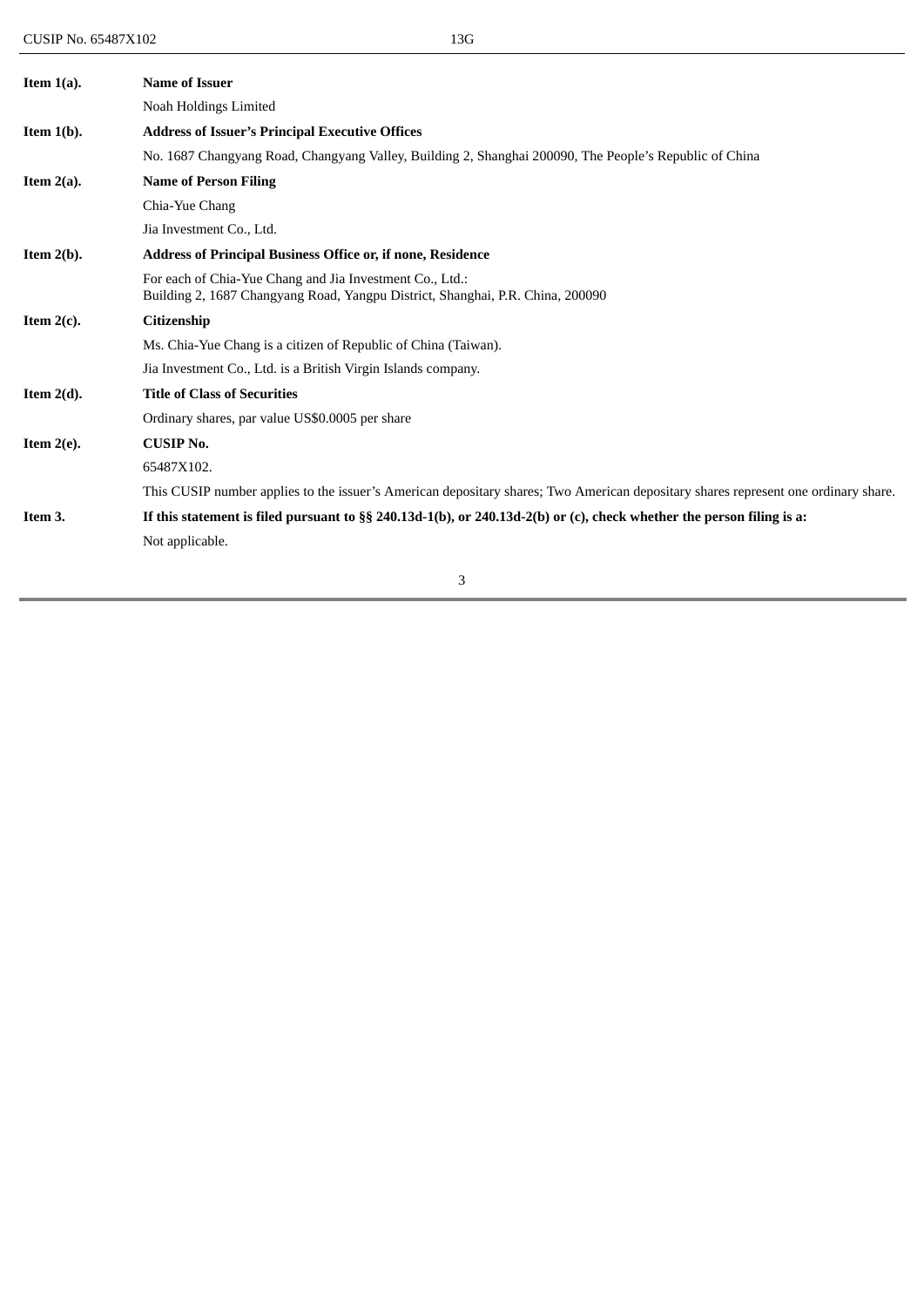| Item 4.  | Ownership                                                                                                                                                                                                                                                                                                                                              |  |  |  |  |
|----------|--------------------------------------------------------------------------------------------------------------------------------------------------------------------------------------------------------------------------------------------------------------------------------------------------------------------------------------------------------|--|--|--|--|
|          | The information required by Items $4(a)$ - (c) is set forth in Rows 5-11 of the cover page hereto and is incorporated herein by reference.                                                                                                                                                                                                             |  |  |  |  |
|          | As of December 31, 2019, Ms. Chia-Yue Chang has the right to acquire 17,407 ordinary shares upon vesting of restricted shares and<br>33,052 ordinary shares upon exercise of options, and also directly holds 2,000 ordinary shares purchased from secondary market.                                                                                   |  |  |  |  |
|          | Jia Investment Co., Ltd. is the record owner of 2,000,000 ordinary shares of the Issuer. Jia Investment Co., Ltd. is wholly owned and<br>controlled by Ms. Chia-Yue Chang. Pursuant to Section 13(d) of the Securities Exchange Act of 1934, Ms. Chia-Yue Chang may be<br>deemed to beneficially own all of the shares held by Jia Investment Co., Ltd |  |  |  |  |
| Item 5.  | <b>Ownership of Five Percent or Less of a Class</b>                                                                                                                                                                                                                                                                                                    |  |  |  |  |
|          | Not applicable.                                                                                                                                                                                                                                                                                                                                        |  |  |  |  |
| Item 6.  | <b>Ownership of More than Five Percent on Behalf of Another Person</b>                                                                                                                                                                                                                                                                                 |  |  |  |  |
|          | Not applicable.                                                                                                                                                                                                                                                                                                                                        |  |  |  |  |
|          |                                                                                                                                                                                                                                                                                                                                                        |  |  |  |  |
| Item 7.  | Identification and Classification of the Subsidiary Which Acquired the Security Being Reported on By the Parent Holding<br><b>Company or Control Person</b>                                                                                                                                                                                            |  |  |  |  |
|          | Not applicable.                                                                                                                                                                                                                                                                                                                                        |  |  |  |  |
|          |                                                                                                                                                                                                                                                                                                                                                        |  |  |  |  |
| Item 8.  | <b>Identification and Classification of Members of the Group</b>                                                                                                                                                                                                                                                                                       |  |  |  |  |
|          | Not applicable.                                                                                                                                                                                                                                                                                                                                        |  |  |  |  |
| Item 9.  | <b>Notice of Dissolution of Group</b>                                                                                                                                                                                                                                                                                                                  |  |  |  |  |
|          | Not applicable.                                                                                                                                                                                                                                                                                                                                        |  |  |  |  |
|          |                                                                                                                                                                                                                                                                                                                                                        |  |  |  |  |
| Item 10. | <b>Certification</b>                                                                                                                                                                                                                                                                                                                                   |  |  |  |  |
|          | Not applicable.                                                                                                                                                                                                                                                                                                                                        |  |  |  |  |

4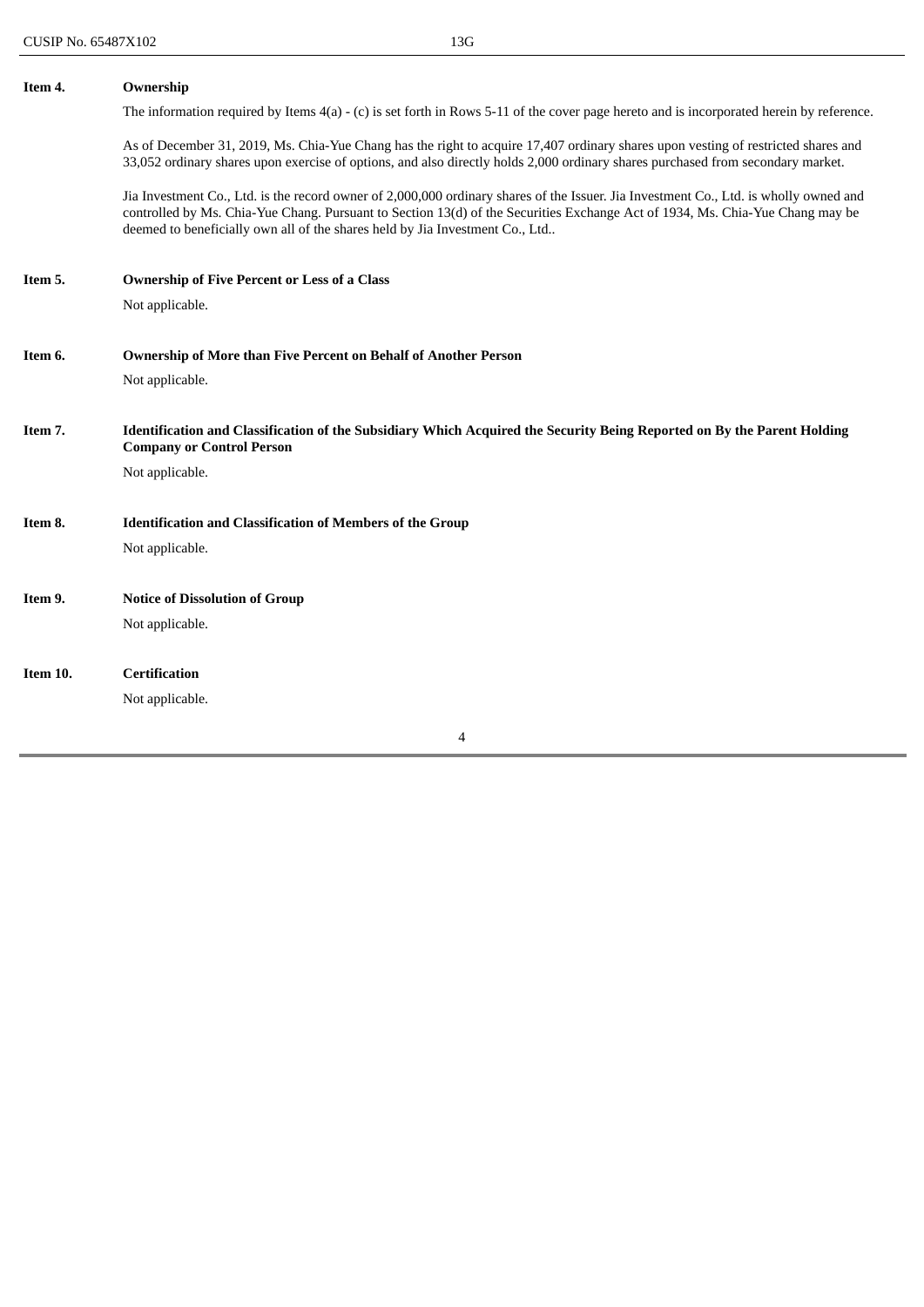#### **SIGNATURES**

After reasonable inquiry and to the best of his or its knowledge and belief, each of the undersigned certifies that the information set forth in this statement is true, complete and correct.

DATED: February 13, 2020

### **JIA INVESTMENT CO., LTD.**

By: /s/ Chia-Yue Chang

Name: Chia-Yue Chang Title: Director

#### **CHIA-YUE CHANG**

By: /s/ Chia-Yue Chang Name: Chia-Yue Chang